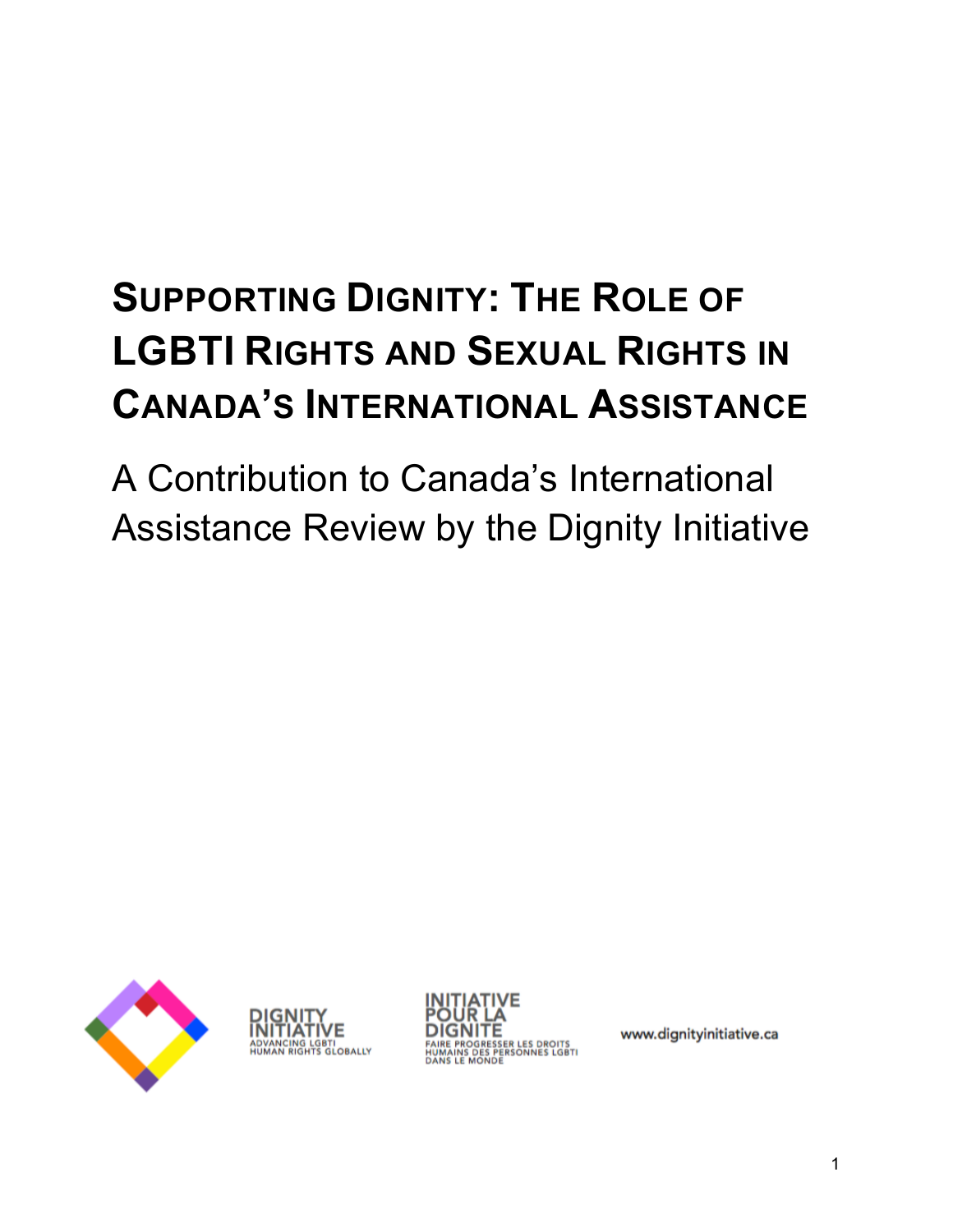## Preface: About the Dignity Initiative & Its Submission

This report is one of four documents written by the Dignity Initiative, a working group of Canadian civil society organizations and individuals interested in supporting the human rights of lesbian, gay, bisexual, trans and intersex (LGBTI) communities around the world.

The first document, completed in mid-2015, was a Call to Action, outlining how the Canadian government should enhance its support for the human rights of LGBTI people around the globe. The Call to Action sets out 22 recommendations in the following four areas:

- Supporting LGBTI activists and human rights defenders
- Funding organizations around the world and in Canada who advance the human rights of LGBTI people
- Using diplomatic influence to signal a commitment to the human rights of LGBTI people, including with respect to international development
- Supporting refugees and facilitating asylum in Canada for LGBTI people fleeing persecution

The Call to Action has been endorsed by more than 130 civil society organizations across Canada and has been shared with all Members of Parliament and submitted to the Minister of Foreign Affairs, the Minister of International Development and La Francophonie and the Minister of Immigration, Refugees and Citizenship.

In June 2016, the Dignity Initiative hosted a national roundtable on advancing the rights of LGBTI persons globally, in which two additional reports were released:

- *Advancing Dignity: Assessing Canada's Global Action on Human Rights for LGBTI People* highlights how Canada's foreign policy and refugee policy can better support the human rights of LGBTI people.
- *Solidarity for Dignity: Insights for Canadian Organizations Working Globally to Support the Human Rights of LGBTI People* outlines best practices and case studies of how leading Canadian civil society organizations are currently supporting global human rights movements for LGBTI people.

This submission to Canada's international assistance review builds off of the findings from these two reports and the insights from participants in the Dignity Initiative's National Roundtable. We hope that this document will be a useful tool for the Canadian government's in highlighting how best to advance sexual rights and LGBTI rights into Canada's international development assistance.

Erin Aylward **Doug Kerr** Doug Kerr erin.m.aylward@gmail.com doug@kerr.org Dignity Initiative, Research Lead Dignity Initiative, Project Lead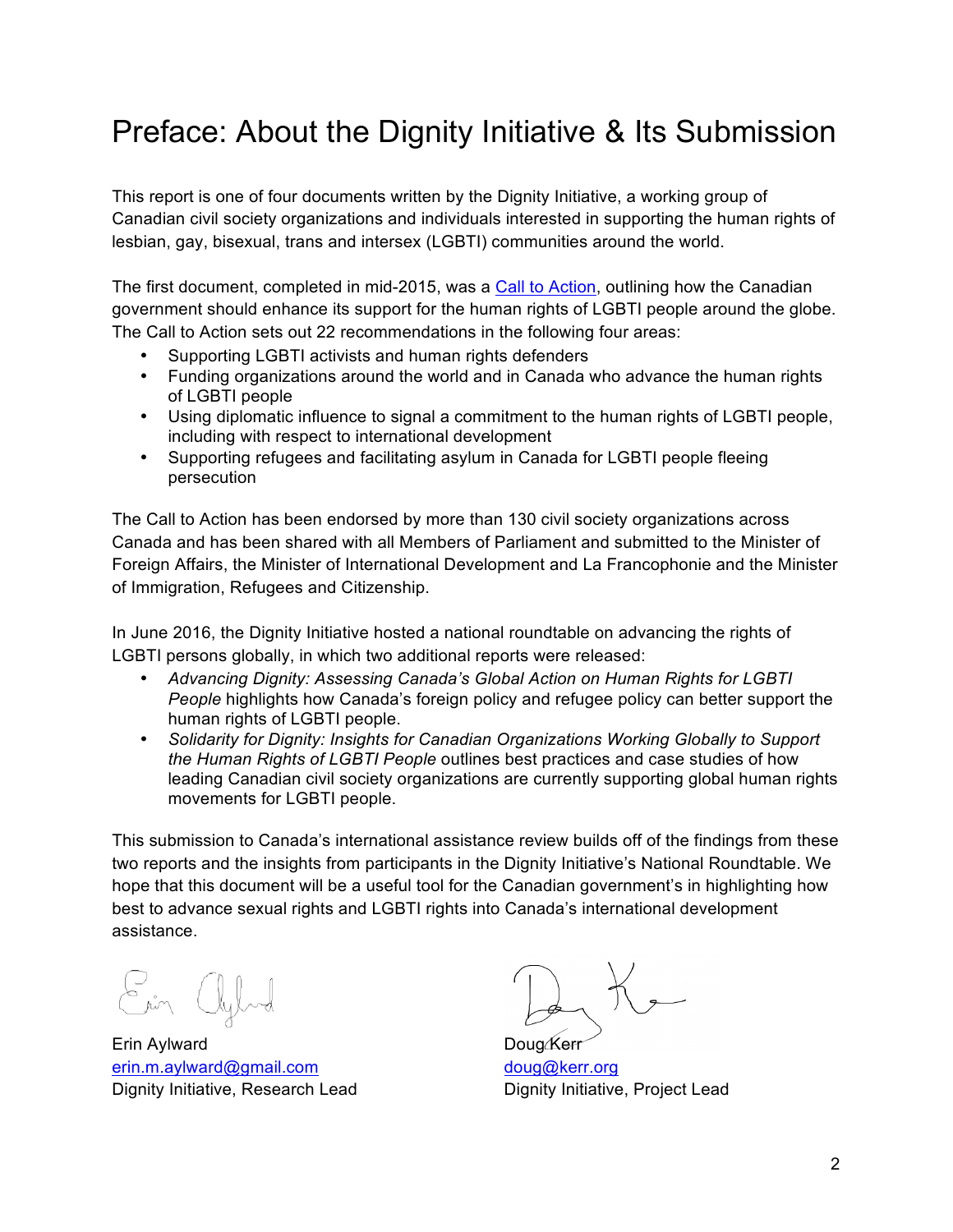## Signatory Organizations

*Having read through and, in some cases, provided feedback on earlier iterations of this submission, the following organizations from Canada and around the world have endorsed the recommendations provided in this report:* 

| 1. | Action Canada for Sexual and Reproductive Health and Rights                   |
|----|-------------------------------------------------------------------------------|
| 2. | The AIDS Committee of Durham Region (Canada)                                  |
| 3. | AIDS Vancouver Island (Canada)                                                |
| 4. | ARC International (Canada)                                                    |
| 5. | Canadian HIV/AIDS Legal Network                                               |
| 6. | Canadian Lesbian and Gay Archives                                             |
| 7. | Centre for Community Empowerment (Vietnam)                                    |
| 8. | Dignity Initiative (Canada)                                                   |
| 9. | Eastern Caribbean Alliance for Diversity and Equality (ECADE)                 |
|    | 10. Equitas - International Centre for Human Rights Education (Canada)        |
|    | 11. Fierté Montréal Pride (Canada)                                            |
|    | 12. ILGA North America (Canada)                                               |
|    | 13. Institute for Sexual Minority Studies and Services, University of Alberta |
|    | 14. Institute for Studies of Society, Economy and Environment (iSEE), Vietnam |
|    | 15. KyivPride Canada                                                          |
|    | 16. LGBT Family Coalition (Canada)                                            |
|    | 17. LiGA (Ukraine) (https://www.lgbt.org.ua)                                  |
|    | 18. The MATCH International Women's Fund (Canada)                             |
|    | 19. The McLeod Group (Canada)                                                 |
|    | 20. Oxfam Canada                                                              |
|    | 21. Queer Alliance Nigeria (Canada)                                           |
|    | 22. Rainbow Refugee Association of Nova Scotia (Canada)                       |
|    | 23. Sexual Rights Centre (Zimbabwe)                                           |
|    | 24. Trans Research, Education, Advocacy & Training [TREAT] - Zimbabwe         |
|    | 25. United Food and Commercial Workers Union (UFCW)                           |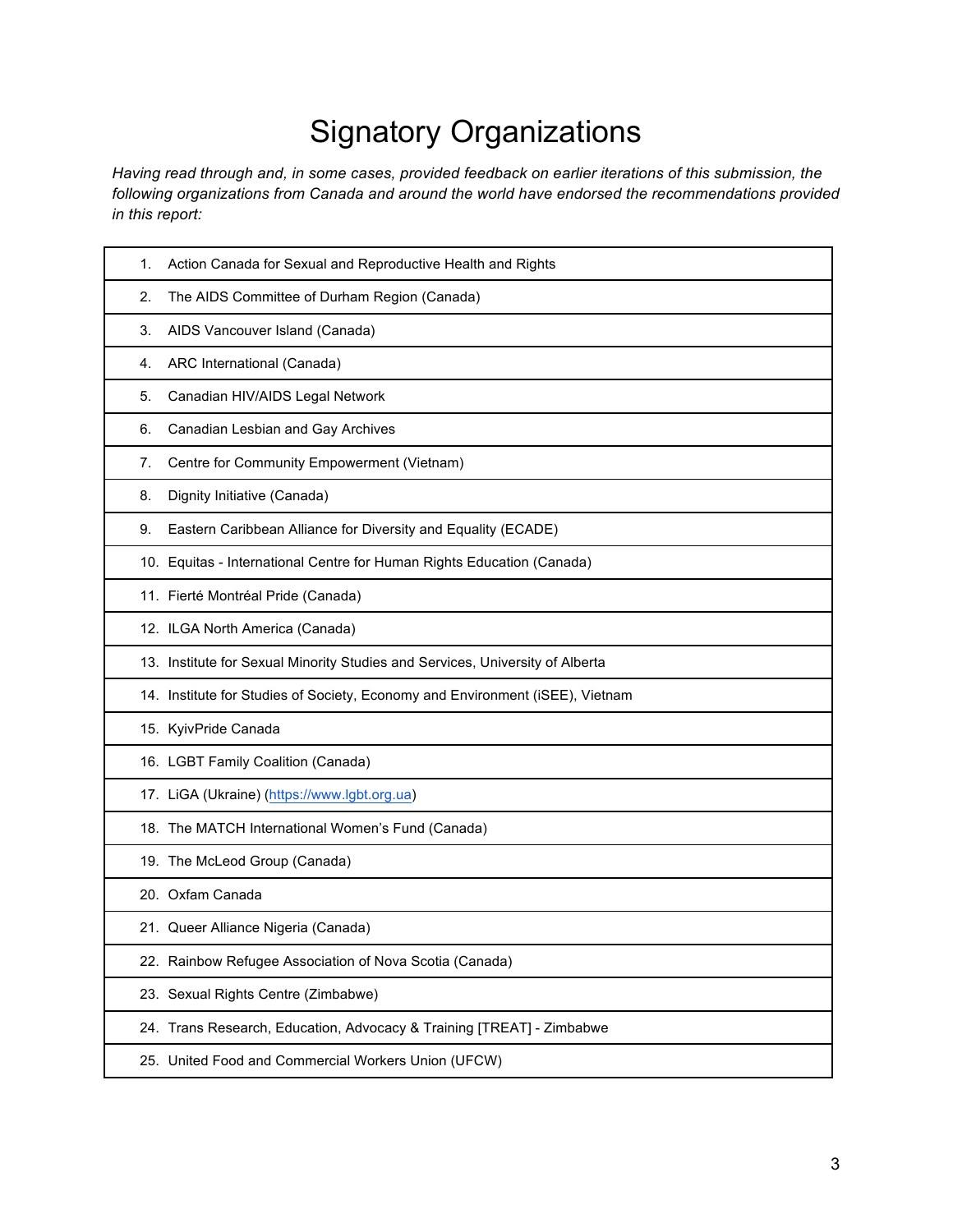### Overview Questions

What are Canada's strengths in providing international assistance through our development, humanitarian, and security and stabilization efforts? How can we best align them with the 2030 Agenda for Sustainable Development?

For decades, Canada has been known internationally for its expertise in advancing rights-based, gendersensitive, pro-poor development programming. The 2030 Agenda for Sustainable Development and its focus on ensuring that no-one is left behind present a unique opportunity to build on this legacy.

We believe it is vital for Canadian assistance to include an explicit focus on gender-sensitive and rightsbased policies and programming, and that this approach must also recognize the unique needs and particular challenges faced by lesbian, gay, bisexual, trans and intersex (LGBTI) persons around the world. Such work must be advanced with great humility, self-awareness and careful collaboration; as the recent Orlando shootings and as ongoing Canadian LGBTI human rights challenges highlight, discrimination on the basis of gender identity, gender expression, attraction, and/or intersex status are not limited to the global South.

Additionally, as noted in its Call to Action with recommendations for the Canadian government on advancing the human rights of LGBTI people, the Dignity Initiative recognizes the limitations of using the terms "lesbian, gay, bisexual, transgender, intersex" or LGBTI. There is a spectrum of gender identity and sexual diversity both in Canada and around the world, and there are many other words in various languages to describe this diversity, reflecting the culturally and historically specific ways in which diverse sexual and gender identities are recognized and expressed. In this paper, we use the term LGBTI because it is widely understood in the Canadian context and in international settings, but we acknowledge its limitations.

#### *SDGs and LGBTI human rights:*

As the leading UK-based LGBTI organization Stonewall detailed in a recent report (http://www.stonewall.org.uk/sites/default/files/sdg-guide\_2.pdf), successfully meeting a number of the SDGs and their targets will partially depend on the extent to which LGBTI populations and their needs are addressed.

In particular, as we will highlight in greater detail throughout this report, the following SDG targets are deeply connected to issues pertaining to sexual orientation and gender identity:

- *Target 1.3 Implement nationally appropriate social protection systems and measures for all […]*
- *Target 1.4 By 2030, ensure that all men and women […] have equal rights to economic resources, as well as access to basic services, ownership and control over land and other forms of property […]*
- *Target 3.3 By 2030, end the epidemics of AIDS, tuberculosis, malaria and neglected tropical diseases and combat hepatitis, water-borne diseases and other communicable diseases*
- *Target 3.4 By 2030, reduce by one third premature mortality from non-communicable diseases through prevention and treatment and promote mental health and well-being*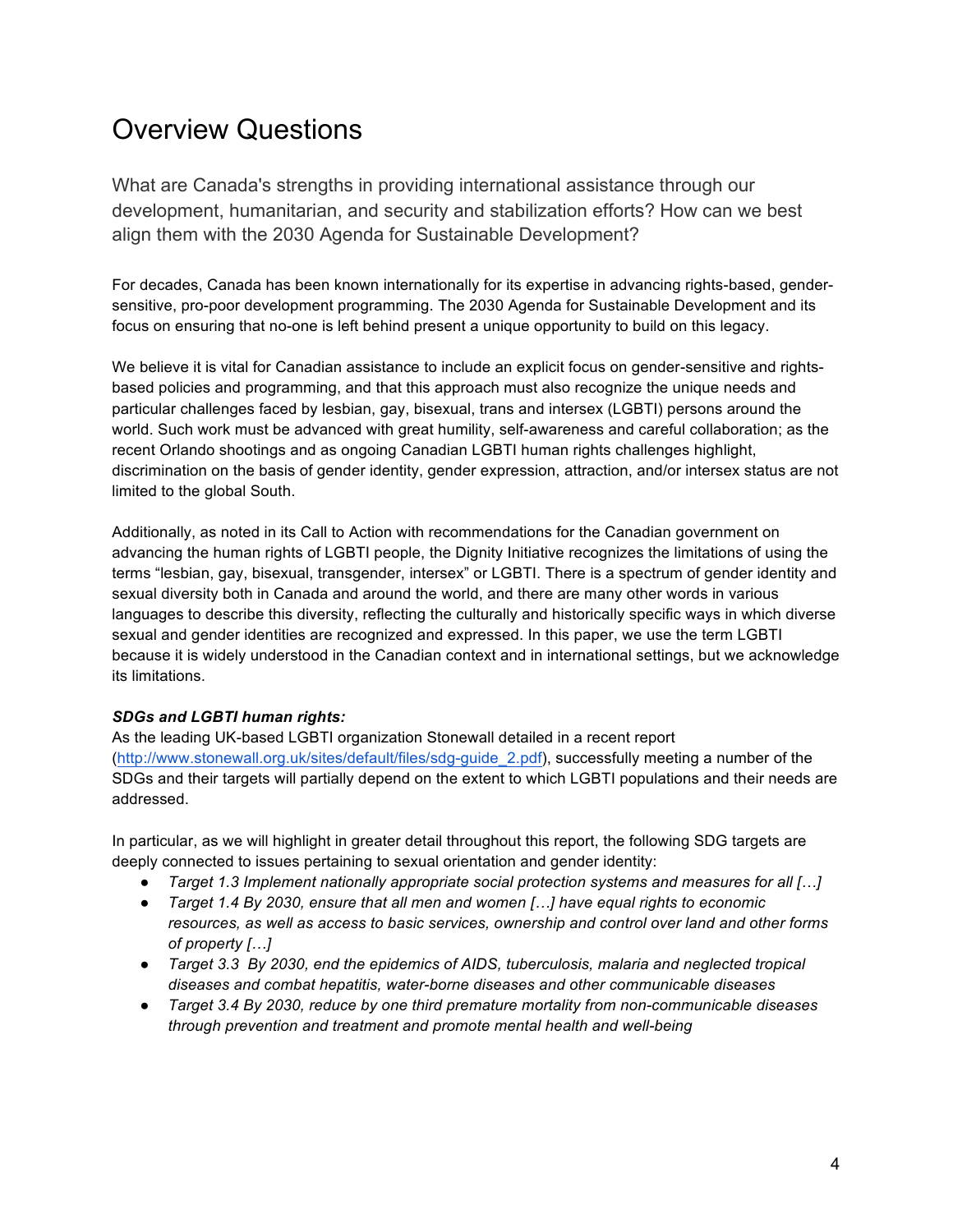- *Target 3.5 Strengthen the prevention and treatment of substance abuse<sup>1</sup> , including narcotic drug abuse and harmful use of alcohol*
- *Target 3.7 By 2030, ensure universal access to sexual and reproductive health-care services […]*
- *Target 3.8 Achieve universal health coverage […] for all*
- *Target 4.5 By 2030 […] ensure equal access to all levels of education and vocational training for […] children in vulnerable situations*
- *Target 4.7 By 2030 […] ensure […] education for […] human rights [&] promotion of a culture of peace and nonviolence […]*
- *Target 5.1 End all forms of discrimination against all women and girls everywhere*
- *Target 5.2 Eliminate all forms of violence against all women and girls […]*
- *Target 10.2 By 2030, empower and promote the […] inclusion of all, irrespective of age, sex, disability, race, ethnicity, origin, religion or economic or other status*
- *Target 10.3 Ensure equal opportunity […] including by eliminating discriminatory laws, policies and practices […]*
- *Target 11.1 By 2030, ensure access for all to adequate, safe and affordable housing and basic services […]*
- *Target 16.1 Significantly reduce all forms of violence and related death threats*
- *Target 16.3 […] Ensure equal access to justice for all*

Which priorities should guide Canada's development assistance policies? And which international assistance activities should Canada scale back or phase out?

We applaud the Canadian government's focus on integrating a feminist approach to development policy and we believe that a feminist analysis should be prioritized *provided that* clear provisions are in place to ensure that the feminist approach taken integrates a comprehensive understanding of sexual orientation and gender. Doing so requires taking an intersectional approach and acknowledging/integrating various non-Western constructions of "LGBTI" identities.

Moreover, we believe that centering the voices and priorities of activists and movements in the global South is vital to ensuring that Canada's development assistance policies are as relevant and responsive as possible.

How can Canada best refocus its international assistance on helping the poorest and most vulnerable, and supporting fragile states? What can we learn from the experience of others in this regard?

As the Dignity Initiative has extensively detailed in our recent comparative policy report, "Advancing Dignity," Canadian international assistance will be unable to help some of the poorest and most vulnerable populations unless greater efforts are made to ensure that local LGBTI populations are consulted and their needs integrated into Canadian policy, programming, and monitoring/evaluation.

 $1$  We regret the SDG's choice of terminology in referring to substance "abuse," as this term has been widely criticized by those working in the fields of HIV, harm reduction, and drug policy; however, the content of this particular target has clear relevance to LGBTI health and human rights in light of higher prevalence of problematic substance use among LGBTI populations for a variety of reasons having to do with human rights.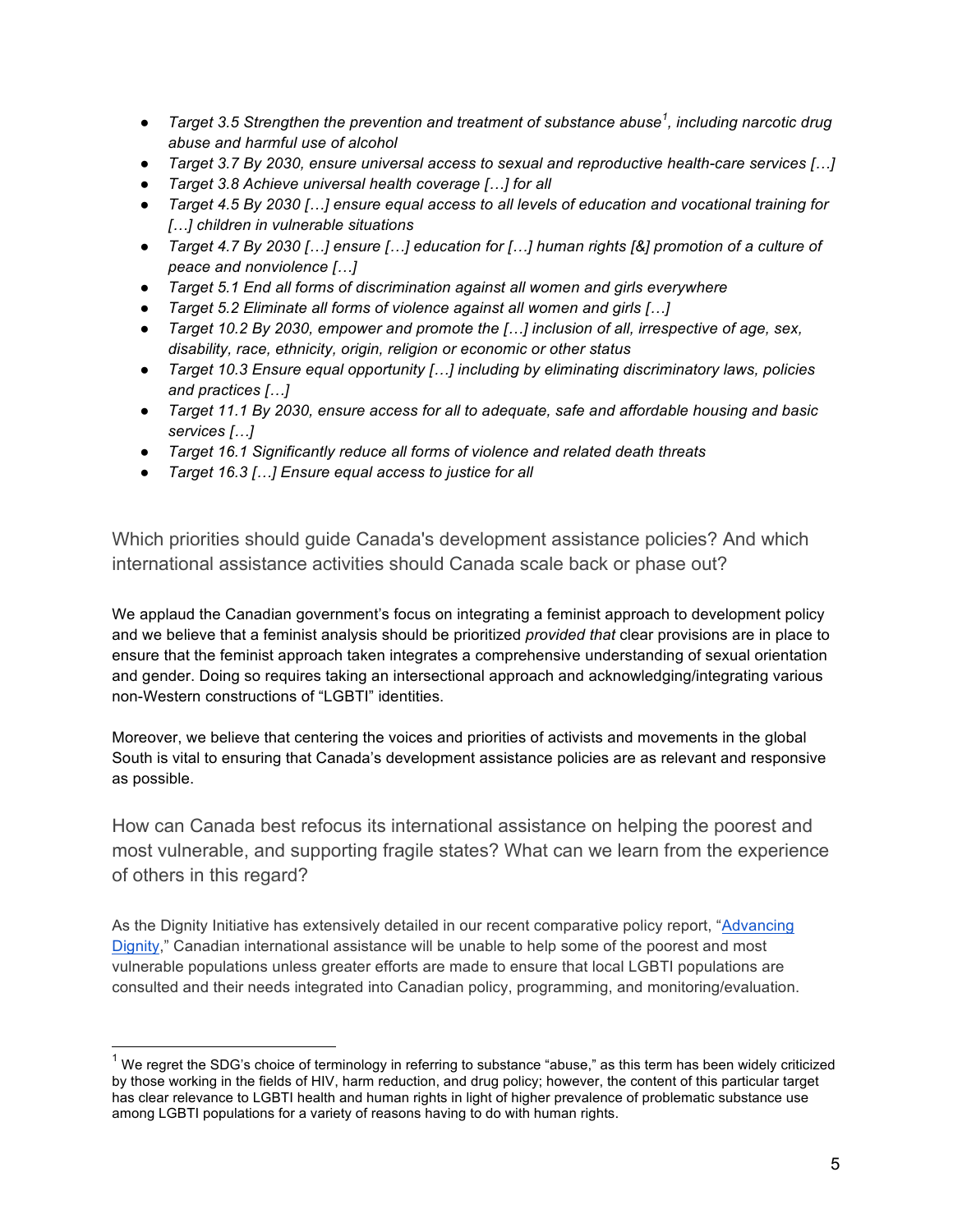The above-mentioned comparative policy report, "Advancing Dignity," elaborates on how a number of countries and institutions have demonstrated leadership in this area, from which Canada can learn. Canada should learn, first and foremost, from the experience of organizations and individuals internationally who work on advancing the human rights of LGBTI persons in their home countries. In terms of development programming specifically, Canada can learn from the experience of the European Union, the Netherlands, Sweden and the United States, all of who have demonstrated considerable leadership in integrating the rights of LGBTI persons into both their foreign policy and their development policy/programming.

One key lesson that should inform Canada's approach to helping the poorest and most vulnerable relates to adopting an intersectional analysis in policy development, implementation, and evaluation. Factors like gender, gender identity, race, ethnic origin, attraction (sexual orientation), intersex status, disability, age, migration status, class, caste, employment precariousness, sex work, HIV status, use of prohibited drugs, and incarceration render individuals disproportionately at risk of experiencing poverty, violence, discrimination, and illness. For example, research on HIV infection in 15 countries found that transgender women were 49 times more likely to be living with HIV.<sup>2</sup> As a result, it is critical that Canadian development programming integrate an intersectional approach in which these overlapping forms of discrimination are actively woven into programming and evaluation.

Which organizations, institutions, and partners should Canada work with, and what is the most effective way to do so?

#### As we detail on pages 12-15 of the Dignity Initiative's "Advancing Dignity" report

(http://www.dignityinitiative.ca/research-projects-2/policy-report/), it is *essential* that Canada work with local organizations focused on LGBTI rights in order to ensure that programming in this area is as context-relevant as possible. Many Embassies and High Commissions already foster relationships with organizations focused on sexual rights and SOGI, and this is to be commended. However, much more work is needed in order to ensure that these relationships are consistently sought in Canada's work globally. Canada would also benefit from collaboration and dialogue with global civil society networks of LGBTI organizations such as the International Lesbian, Gay, Bisexual, Trans, and Intersex Association (ILGA) and OutRight Action International, as well as networks working on these issues from a broader sexual rights perspective, such as the Sexual Rights Initiative.

In order to effectively protect the rights of all people, including of LGBTI persons, it is critical that Canada engage in multilateral cooperation. Some of the most important organizations and institutions in which to be engaged on these issues are as follows:

- the Commonwealth:
- la Francophonie (to date, negligible work on LGBTI rights has been done within this institution; however, Canada along with France are well-positioned to engage in nuanced diplomatic efforts within this space);
- the European Parliament's Intergroup on LGBTI rights (while Canada is not eligible to join as a member, valuable opportunities for collaboration and knowledge-sharing can be explored

<sup>&</sup>lt;sup>2</sup> M. Bennett-Smith. "Transgender Women 49 Times More Likely To Have HIV, Study Says." Huffpost Queer Voices, February 2, 2016.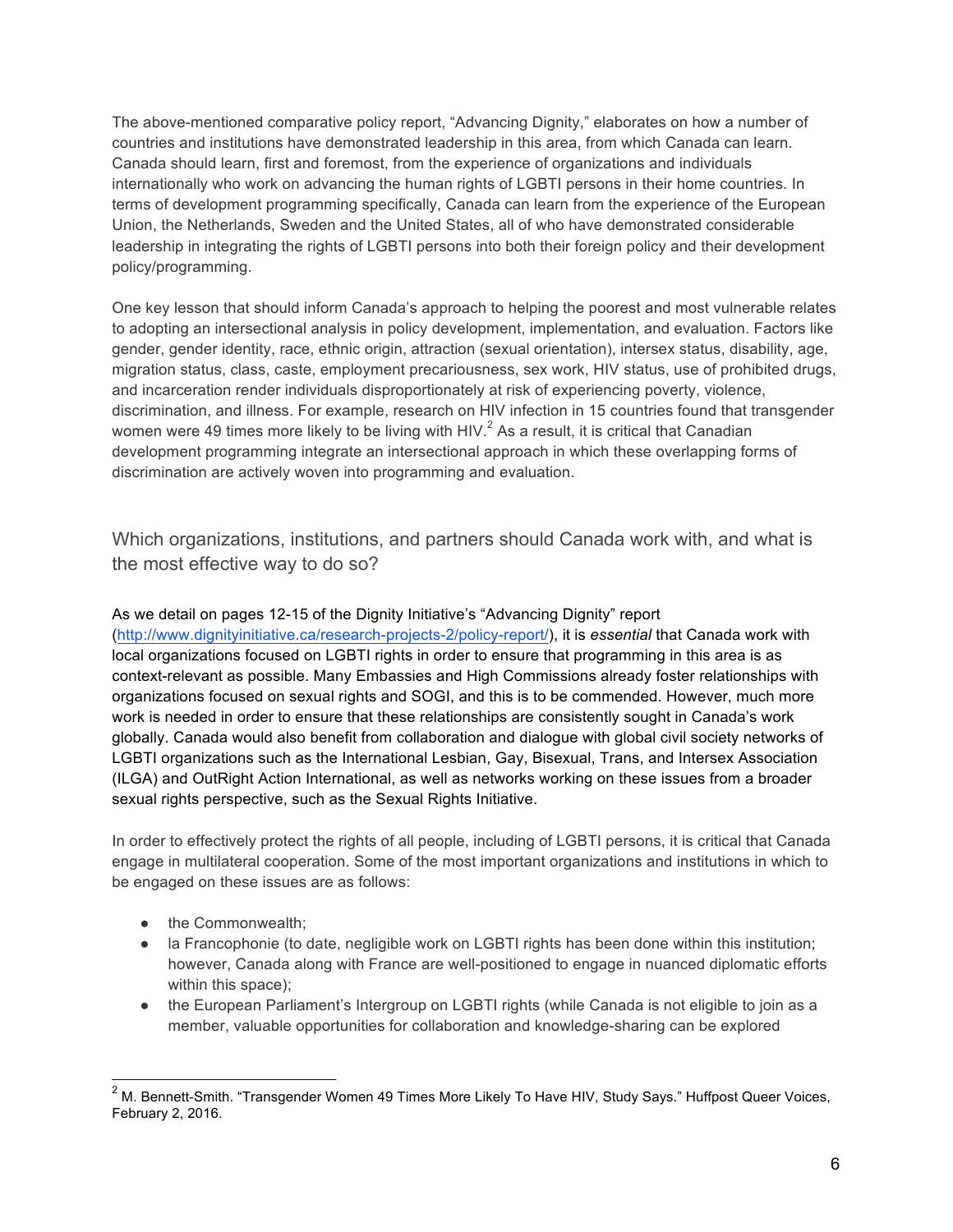- the Global Coalition for Equality (a multilateral initiative of which Canada is a founding member, launched at the Montevideo Global LGBTI Human Rights Conference);
- the Inter-American Commission on Human Rights and other mechanisms and forums of the Organization of American States;
- the Pan-American Health Organization and World Health Organization;
- the Joint United Nations Programme on HIV/AIDS (UNAIDS), including the UNAIDS Secretariat and the co-sponsor UN agencies that together constitute the joint programme as a whole (e.g. UNDP, UNFPA, UNODC, etc.);
- the UN LGBT Core Group (of which Canada is currently not an official member);
- the UN Human Rights Council (including its Universal Periodic Review process), UN human rights treaty bodies and special procedures, and the Office of the UN High Commissioner for Human Rights.

For more information on these organizations/institutions and their significance, please see the Dignity Initiative report "Advancing Dignity" (especially pages 22-24): (http://www.dignityinitiative.ca/researchprojects-2/policy-report/).

How can Canada deliver its international assistance most efficiently and effectively, and better measure results?

Canadian international development assistance can be made much more efficient and effective if it were to combine a greater variety of funding models and opportunities. Small-scale funding (e.g. CAD 1,000 - 10,000) for local organizations can play a vital role in enabling innovation by permitting organizations to test or pilot ideas. Furthermore, such funding can provide vitally needed funding to initiatives, individuals, and organizations who remain at the margins of society and are unable to qualify for larger funding opportunities: for example, LGBTI organizations are unable to legally register in many countries around the world and are consequently unable to qualify for any funding. In the Dignity Initiative's report, *Solidarity for Dignit*y (p.11), Southern organizations cited funding as a critical, overlooked need. Creating small pots of funding with more flexible criteria therefore serves a critical niche. Several of the international signatories on this submission have also confirmed that facilitating rapid access to small funding opportunities can significantly support outreach work, local festivals, workshops, and more at a grassroots level.

LGBTI organizations from across the global South have also repeatedly emphasized to Dignity Initiative members the need for core organizational funding and for a longer-term commitment to building communities and movements for human rights, including for LGBTI persons. Providing core organizational funding provides civil society with a much greater degree of flexibility and responsiveness and can consequently generate far more relevant outcomes than might be possible within the confines of a model of short-term, project funding. Many LGBTI organizations around the world (including some of the international signatories on this submission) are in desperate need of funding as a means to simply survive. Hence, enhancing support for core organizational funding (and not just project-based funding) can enable Canadian international assistance to become much more effective with much more meaningful results.

Finally, Canadian development programming can be made more effective by ensuring that LGBTI populations are consulted and actively integrated throughout all programming streams. As the McLeod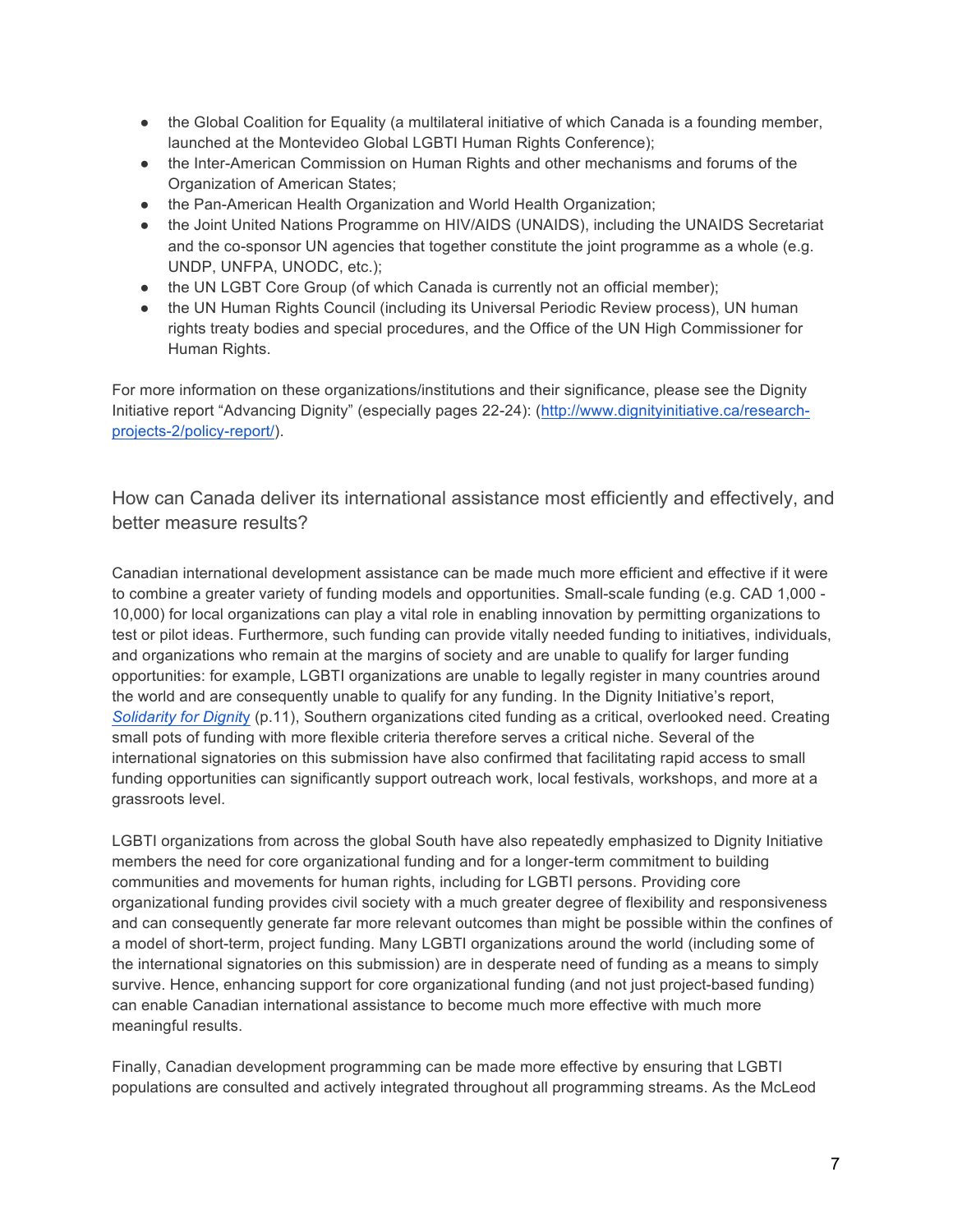Group's 2013<sup>3</sup> report noted, it is essential to mainstream LGBTI issues across donor countries' international development programming and foreign policy. LGBTI people are often at disproportionate risk of gender-based violence, HIV, homelessness, human trafficking, and poverty; as a result, programming related to these areas should be particularly focused on integrating an LGBTI lens in order to ensure that such programming reaches some of the most marginalized populations.

<sup>&</sup>lt;sup>3</sup> E. Jackson, Ian Smillie, and S. Brown. Lesbian, Gay, Bisexual and Transgender Rights: A Call for Canadian Leadership. The McLeod Group, March 2013.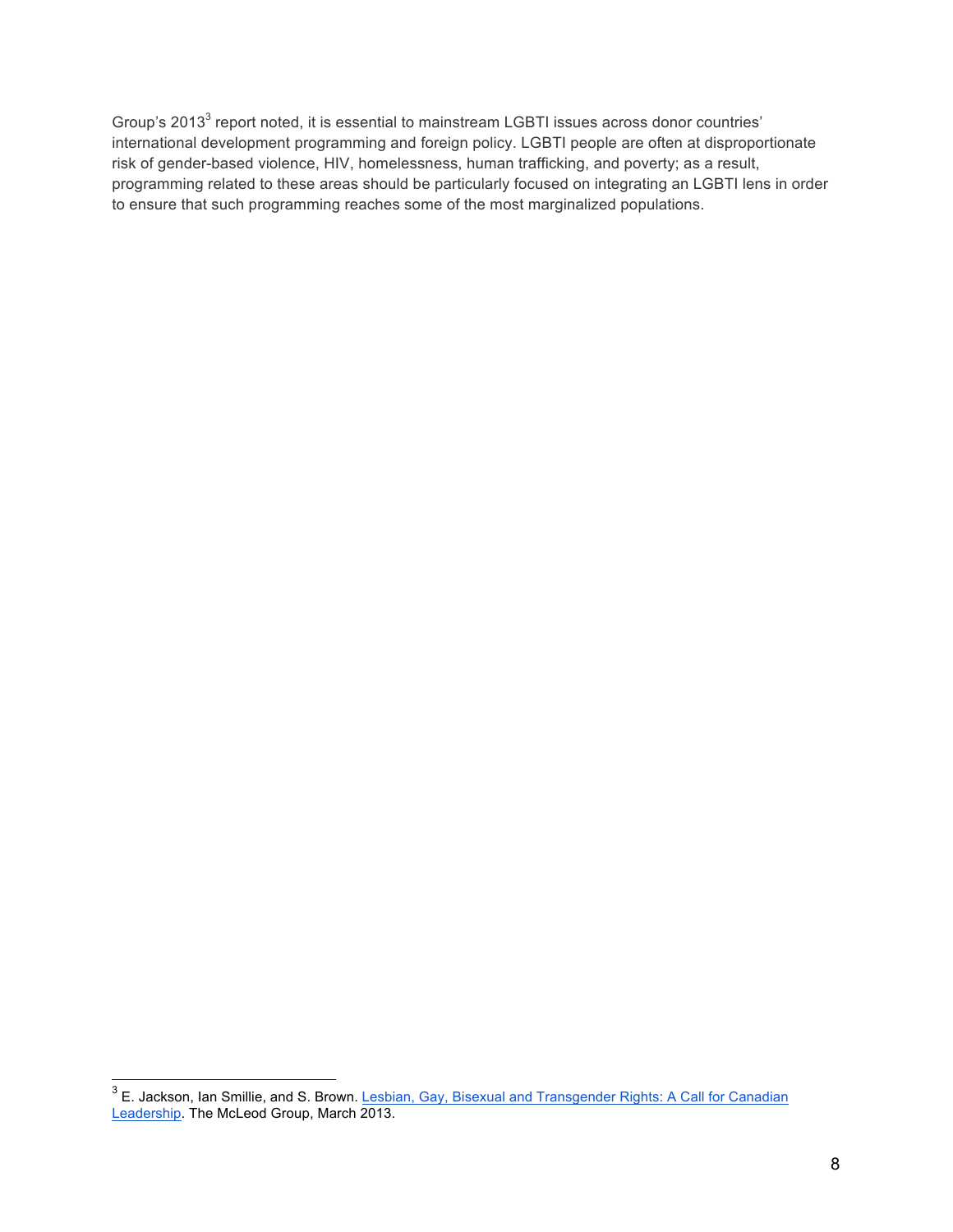### Health and Rights of Women and Children

Building on our commitment to a feminist approach and support for the gender equality goal of the 2030 Agenda, where should Canada focus its international assistance efforts in this area? Can Canada take advantage of specific opportunities to demonstrate new or continued leadership on women's empowerment and gender equality?

Lesbian, bi and trans women experience multiple forms of discrimination and violence in light of their gender and LGBTI status. Additionally, because gender-based violence is often motivated by desires to reinforce traditional gender norms, male and non-binary people who do not conform to traditional gender norms are also often targets of gender-based violence and discrimination.

For these reasons, it is critical that Canada's work to advance the health and rights of women include a strong focus on LGBTI persons (and, in particular, LBT women). Some concrete ways that this can be accomplished include:

- Expanding the definition of 'gender' in order to ensure that Canadian programming and policies are fully trans-inclusive.
- Ensuring that funding focused on the rights of women and children prioritizes the rights of LBT women and non-binary/male LGBT persons, since all of these populations are at high risk of gender-based persecution.
- Ensuring that programs focused on gender equality and on gender-based violence address the particular needs of LBGTI persons (and LBT women in particular).

We feel it important to add this important note regarding the stated and welcome commitment to a feminist foreign policy: Canada's work to advance the health and rights and women, including through its development assistance, needs to ensure that it includes the rights of women (and all persons, of whatever gender and sexual orientation) who engage in sex work. It is critical that, in articulating a feminist approach to development (and other aspects of our foreign policy), Canada supports organizations of sex workers in advocating for and realizing the human rights of sex workers, including to health. Canada must avoid the unfortunate approach, adopted by some other countries similarly professing a "feminist" foreign policy, that incorrectly conflates and equates sex work with trafficking and exploitation, and that misleadingly promotes the harmful criminalization of sex workers, their clients and/or their workplaces and "third parties" in the name of protecting women's rights and health. Aside from sex workers' rights organization around the world (e.g., Global Network of Sex Work Projects) and across Canada (e.g., members of the Canadian Alliance for Sex Work Law Reform),in addition numerous international health agencies (e.g., UNAIDS, WHO), human rights organizations (e.g., Human Rights Watch, Amnesty International) and expert bodies (e.g., Global Commission on HIV and the Law) have all called for an end to such criminalization as essential to the health and human rights of sex workers.

#### How can Canada's efforts to support well being and empowerment better benefit children and youth, including in the education sector?

LGBTI children and youth face particular barriers, rights violations, and have particular need for protection, particularly in education. Providing access to supportive and safe environments and sexual health and rights education can greatly enhance the well being of LGBTI children and youth. Egale Canada has been actively engaged in advancing LGBTI-inclusive education curriculum in partnership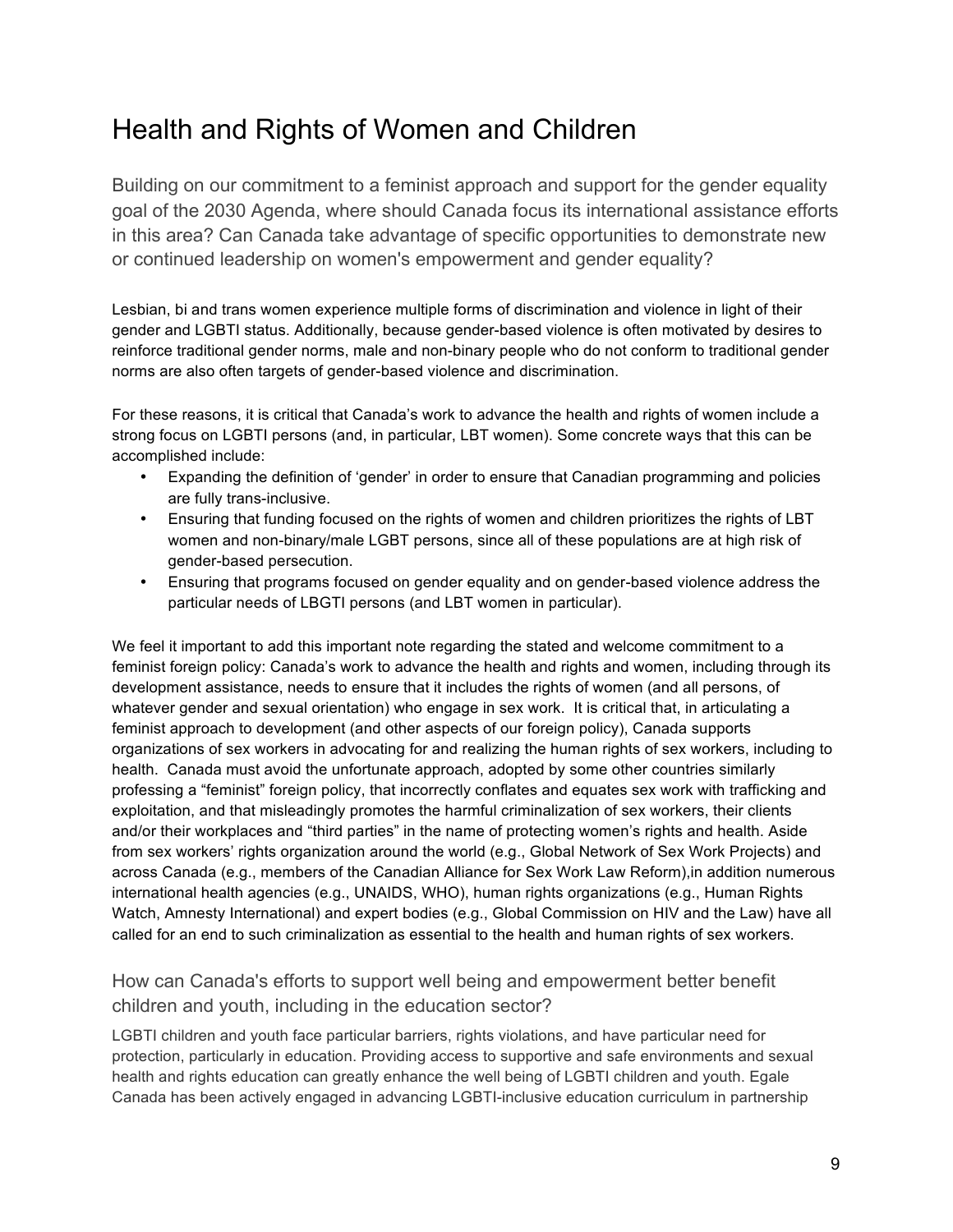with local organizations in the Baltic States and would be well positioned to provide further insight on this matter.

What strategic role can Canada play in advancing health-related SDGs to improve the health of women and girls, including adolescents, in particular their sexual and reproductive health and rights?

LGBTI persons often face particular concerns related to sexual and reproductive health and rights. Trans persons are rarely able to safely access the hormones and services necessary for safe transitioning. Gay and bisexual men, and other men who have sex with men (MSM), as well as trans people (and trans women in particular), are disproportionately at risk of contracting HIV and other sexually transmitted infections (STIs)illnesses. LGBTI persons are also more likely to work as sex workers, which amplifies the risk of sexual violence and sexual health concerns. The risks to health (including of HIV and other sexually transmitted infections) of MSM, trans people and sex workers are exaggerated by hostile social and legal environments, including those where stigma, discrimination and violence are frequently encountered, where consensual sex is criminalized, where evidence-based and community-appropriate health education and services are censored or otherwise impeded by policy, law or custom, and where there is little effective protection for rights and access to a remedy in the event of rights being violated. In some contexts (for example, parts of Southern Africa), lesbian and bisexual women are at risk of socalled "corrective rape" or "curative rape" by family/community members. Yet, in spite of the considerable challenges and risks facing LGBTI populations, these very same populations are frequently denied access to health services because of their sexual orientation, gender identity, intersex status, and/or involvement in sex work.

Canada can play a strategic role in advancing health-related SDGs by ensuring that its work on sexual and reproductive health and rights recognize the particular challenges and needs facing LGBTI populations, including LGBTI persons who are sex workers. For example, Canada can prioritize:

- Training healthcare providers about the needs and rights of LGBTI persons and of sex workers.
- Creating outreach health services for LGBTI persons who are otherwise unable to leave their homes or access health services.
- Continuing to fund and support programming related to HIV and STI prevention, treatment, care, and support, including programming specifically designed with, by and for LGBTI persons and sex workers.
- Investing in health care services that enable trans people to transition safely.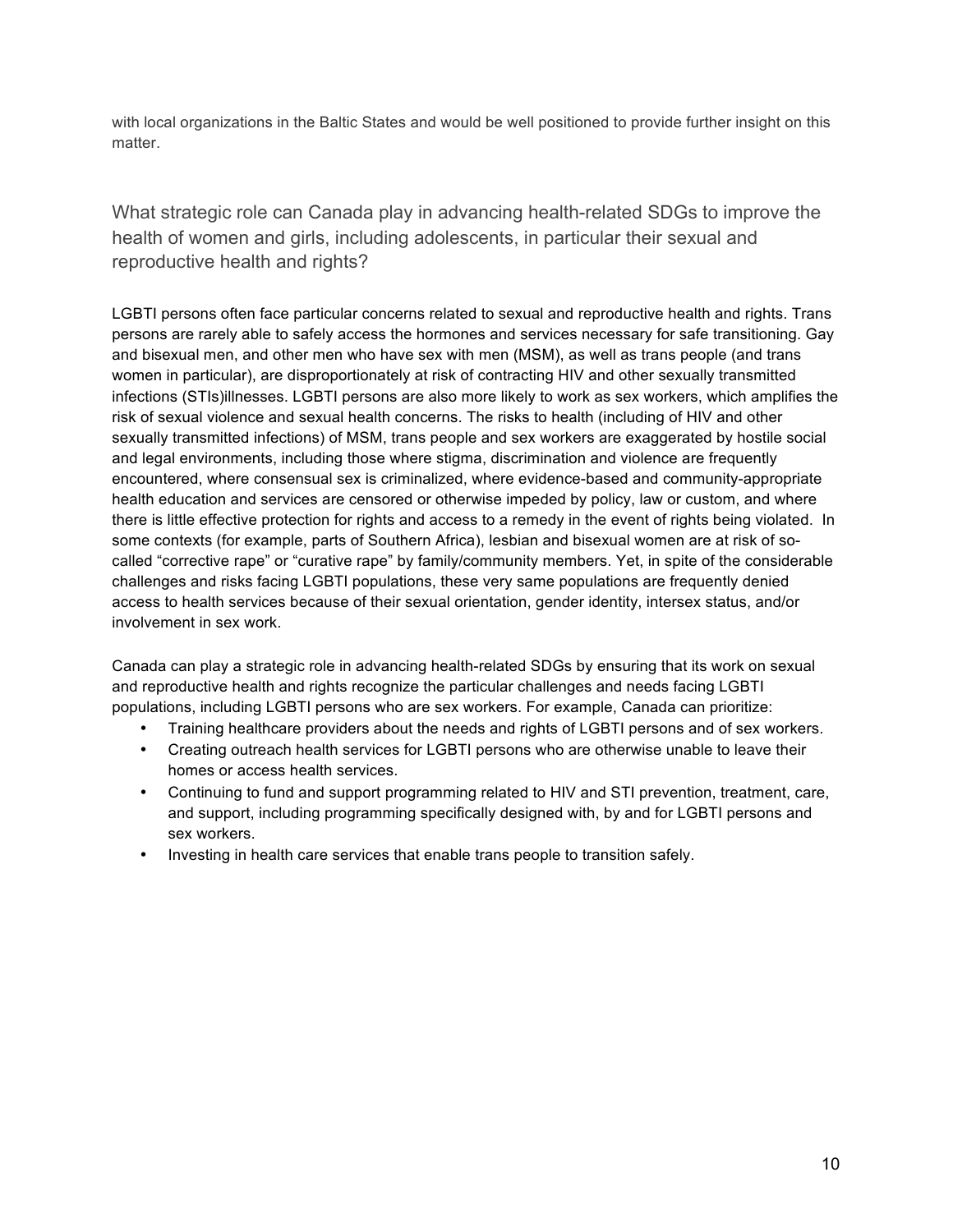## Governance, Pluralism, Diversity and Human Rights

How can Canada best help implement Goal 16 of the 2030 Agenda-to promote peaceful and inclusive societies, provide access to justice for all, and build effective, accountable and inclusive institutions at all levels?

Access to justice and legal protections are often out of reach for LGBTI persons in the many dozens of countries/jurisdictions that continue to criminalize same-sex relations. The UN Human Rights Council has noted a range of human rights violations targeting LGBTI individuals, including murder, torture, violence, arbitrary detention, denial of rights to assembly and expression, and discrimination in health care, education, employment, and housing. Custody rights for LGBTI parents are also violated in a number of countries around the world. Hence, if the goal of providing "justice for all" is to be met, the substantive legal, attitudinal, and institutional barriers that LGBTI persons face in accessing justice must also be addressed.

How can Canada promote inclusion, advance respect for diversity, and uphold human rights?

The Dignity Initiative's Call to Action, a 22-point series of recommendations endorsed by more than 130 civil society organizations, details a number of ways in which Canada can promote inclusion, advance respect for diversity, and uphold human rights by ensuring that the rights and respect of LGBT people are upheld.

Of these 22 recommendations, the following are most pertinent for how Canadian development assistance can promote inclusion, respect for diversity, and human rights:

- Work with respected jurists and faith leaders, as well as other human rights defenders and community leaders, both in Canada and in countries where LGBTI people face criminalization, discrimination and violence, to support a wide and diverse array of voices speaking up for the human rights of LGBTI people.
- Strengthen the capacity of both LGBTI and non-LGBTI human rights organizations to defend basic human rights, includ-ing for LGBTI people. Provide support for building the capacity of lawyers, law enforcement personnel, national human rights institutions and judicial systems to respect and defend human rights, including the rights of LGBTI people. Ex-amples include providing support for non-governmental organizations challenging discriminatory anti-LGBTI legislation in courts, or funding security and safety measures for human rights defenders facing threats of violence.
- Beyond simply responding to urgent situations of attacks on human rights, provide financial support for LGBTI move-ment-building around the world, including core and program support to organizations working in areas such as health, community development, and engagement of religious leaders and institutions, so as to assist in mobilizing key constitu-encies speaking out in support of human rights for LGBTI people.
- Ensure that official development assistance (ODA) does not go to non-governmental organizations that promote or support legislation criminalizing LGBTI people or that encourage hatred or violence against LGBTI people. Examine options for redirecting any such funding within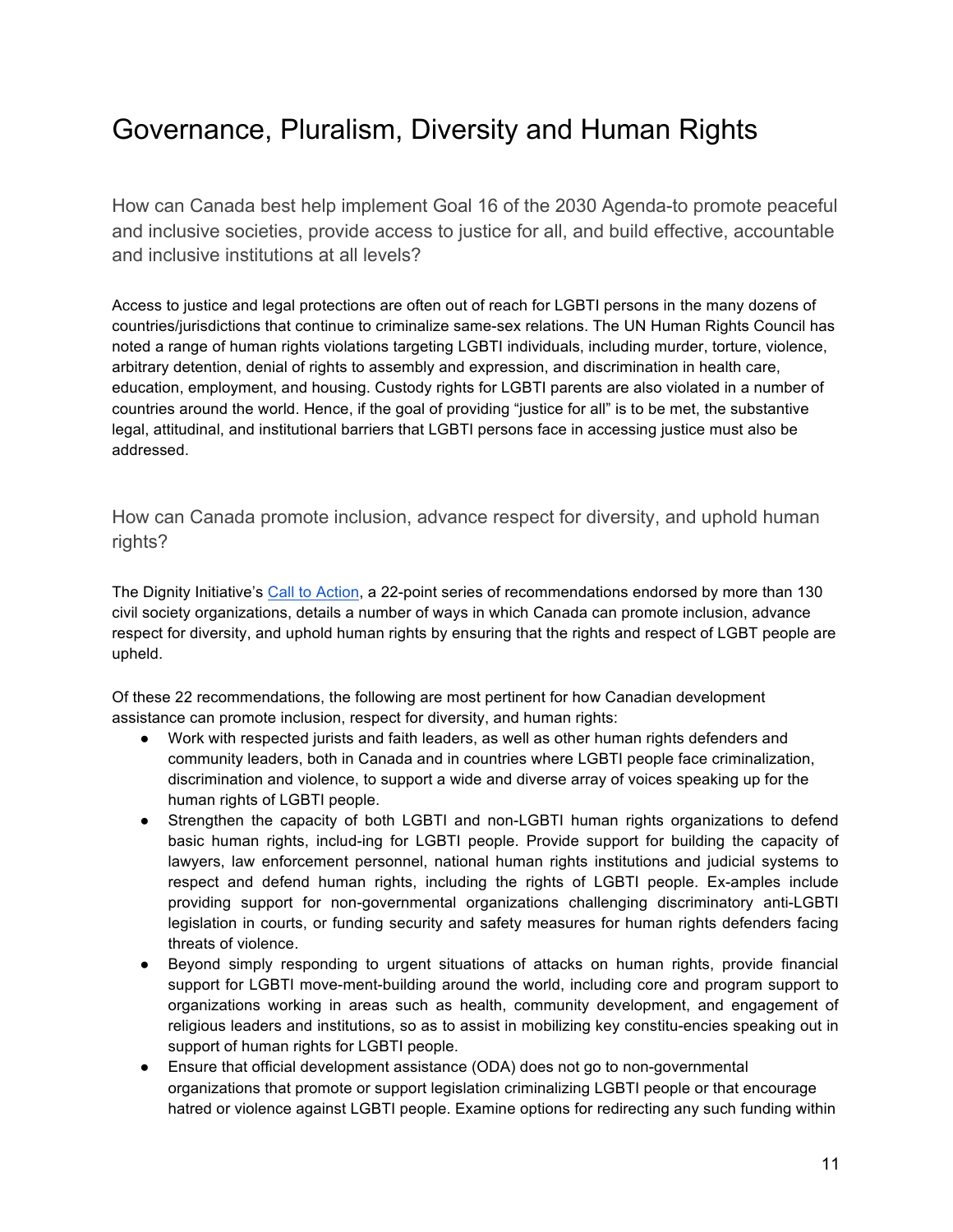a country, while taking care to preserve essential health and social services, so as to support service providers that are inclusive and address the needs of LGBTI people, and to support community advocacy efforts to protect the human rights of LGBTI people.

- Mainstream LGBTI rights into development funding policies and processes, such that monitoring and evaluation mecha-nisms oblige organizations, where appropriate, to report on the extent to which projects have worked with LGBTI popu-lations to protect and advance their well-being and rights.
- Ensure that LGBTI rights are systematically integrated into other intersecting international development and human rights funding programs, such as those to alleviate poverty, protect against discrimination, promote civil liberties, ad-dress gender-based violence, and/or promote health (i.e., including HIV prevention and care, and sexual and reproduc-tive health more broadly).
- Enhance the human rights capacity of DFATD, including through the provision of additional resources to human rights policy and legal divisions, to support a more com-prehensive and consistent approach to the promotion of human rights, including those of LGBTI people.

#### In what areas of governance can Canada's international assistance have the most impact?

Canadian international assistance can have significant impact in advancing equity, equality and human rights by investing in the capacity of civil society, law enforcement institutions, judiciaries and human rights commissions. Across all of these areas of governance, Canada's international assistance should include opportunities for raising awareness and building support for respecting, protecting and fulfilling the rights of LGBTI persons and communities, with greater efforts made to ensure that local LGBTI community members and human rights defenders are consulted and engaged.

As highlighted by LGBTI organizations from the global South, and reflected in the Dignity Initiative's report, *Solidarity for Dignity,* such efforts can and should include the following kinds of support:

- Creating spaces to convene and share best practices
- Providing funding support (core organizational funding as well as project-based funding)
- Supporting organizational/individual capacity-building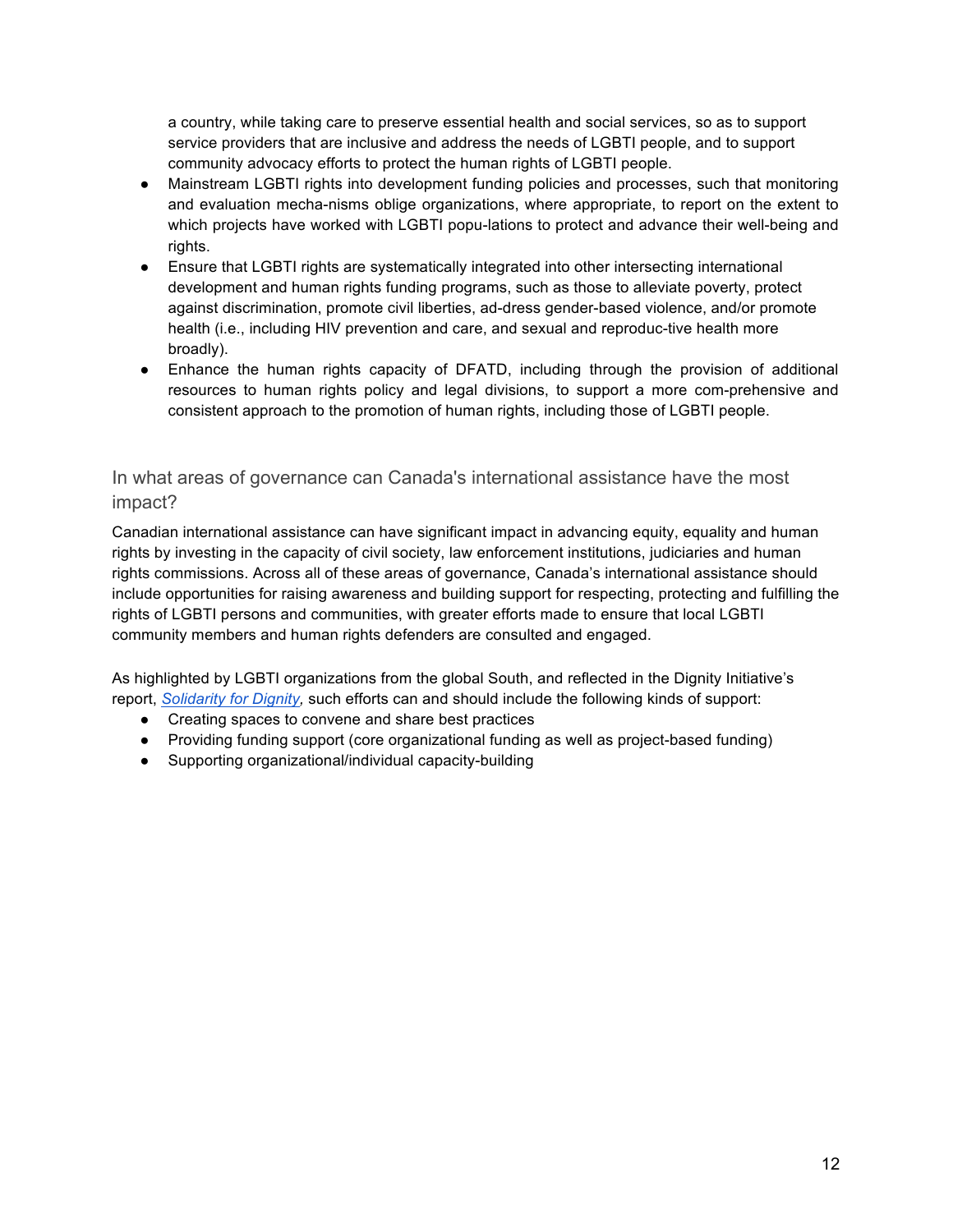## Peace and Security

What specific strengths should Canada build upon to respond to peace and security challenges?

While this remains a work in progress domestically on many fronts -- including addressing the legacies of colonization against Indigenous people and the persistent reality of racism against Black people and other racialized people -- comparatively speaking, Canada as a country has a stated and meaningful commitment to building a democracy founded on pluralism and a deep respect for diversity. Many terrorist attacks are founded on the opposite logic and target particular minorities, including religious minorities and, as was recently evidenced by the Orlando shootings, LGBTI persons. Canada must better leverage its experience in, and stated commitment to, fostering pluralism and diversity within its work to respond to peace and security challenges. In response to the growth of terrorist networks and fears for security, and in response to the global refugee crisis, the global political environment is marked by growing levels of xenophobia and racism, and by significant erosion of civil liberties and of space for civil society organizations; in such times, it is even more important for political leaders and UN Member States affirm their commitment to diversity, pluralism and human rights as essential elements of ultimately building healthier, safer societies.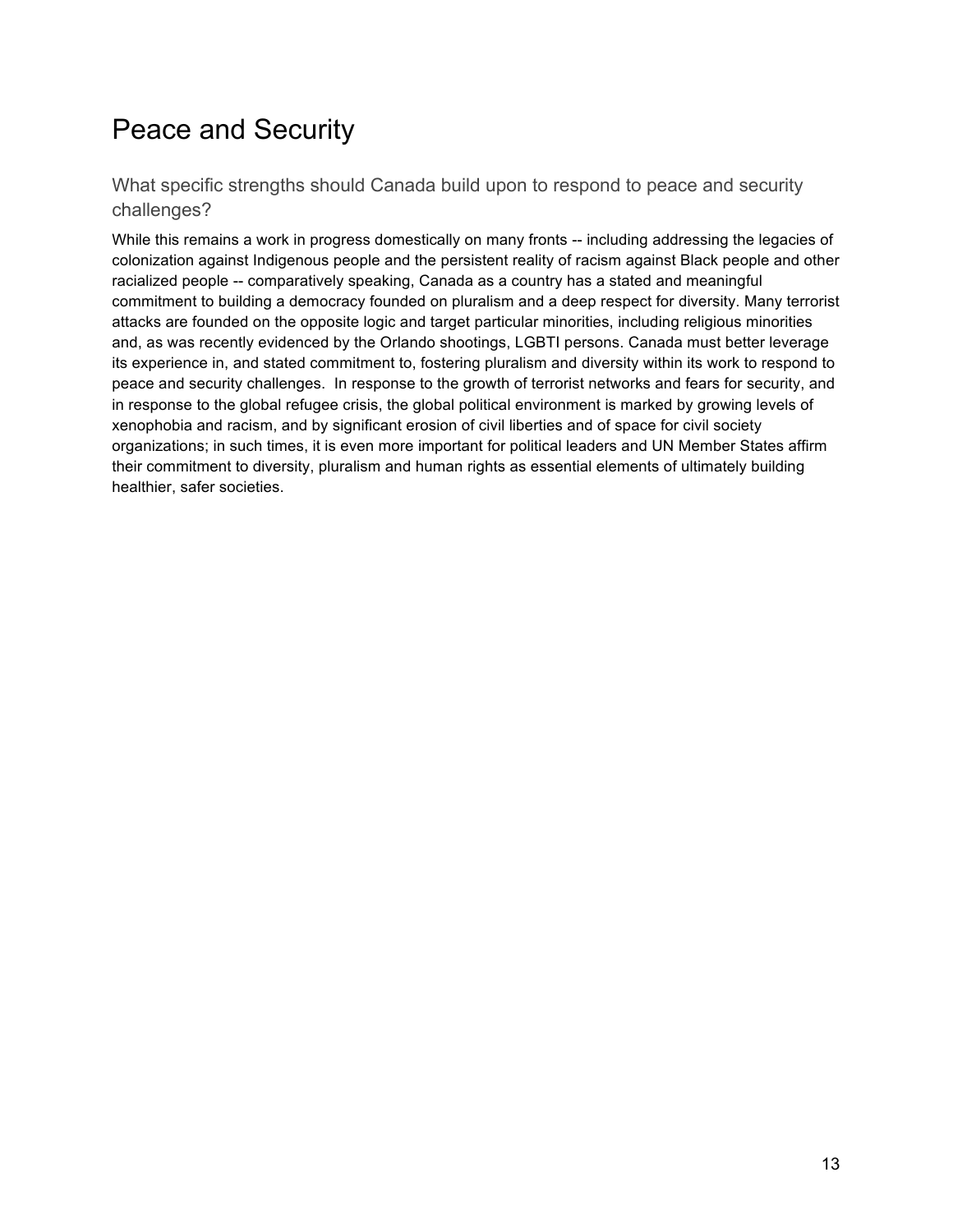## Responding to Humanitarian Crises and the Needs of Displaced Populations

How can Canada better support the protection of vulnerable populations in crises and strengthen respect for humanitarian principles?

#### As Envisioning Global LGBT Human Rights detailed in a recent report

(https://www.dropbox.com/s/yk5dooij8qbiajm/Envisioning\_ImmigrationRegime\_Report\_Revised%202016. pdf?dl=0), LGBTI persons often face double marginalization: in addition to fleeing situations of conflict/persecution, these individuals are at high risk of violence and discrimination among other refugees/displaced persons if their sexual orientation, gender identity, and/or intersex status is revealed. Further, as the above-mentioned report highlights in great detail, displaced LGBTI persons face a considerable number of threats and barriers that prevent them from fleeing persecution. Part of Canada's work to support the protection of vulnerable populations in crises must therefore include policies and programming that seek to ensure the safety of LGBTI persons.

Canada can do so by:

- In collaboration with the Ministry of Refugees, Immigration, and Citizenship, working to establish official Guidelines on the concerns, needs, and issues faced by LGBTI asylum-seekers.
- Supporting the UNHCR in implementing awareness-building/training about the rights of LGBTI persons for all staff and volunteers at refugee/internally displaced persons camps.
- Working with local LGBT rights organizations during situations of conflict in order to mitigate the harm and persecution faced by LGBT persons.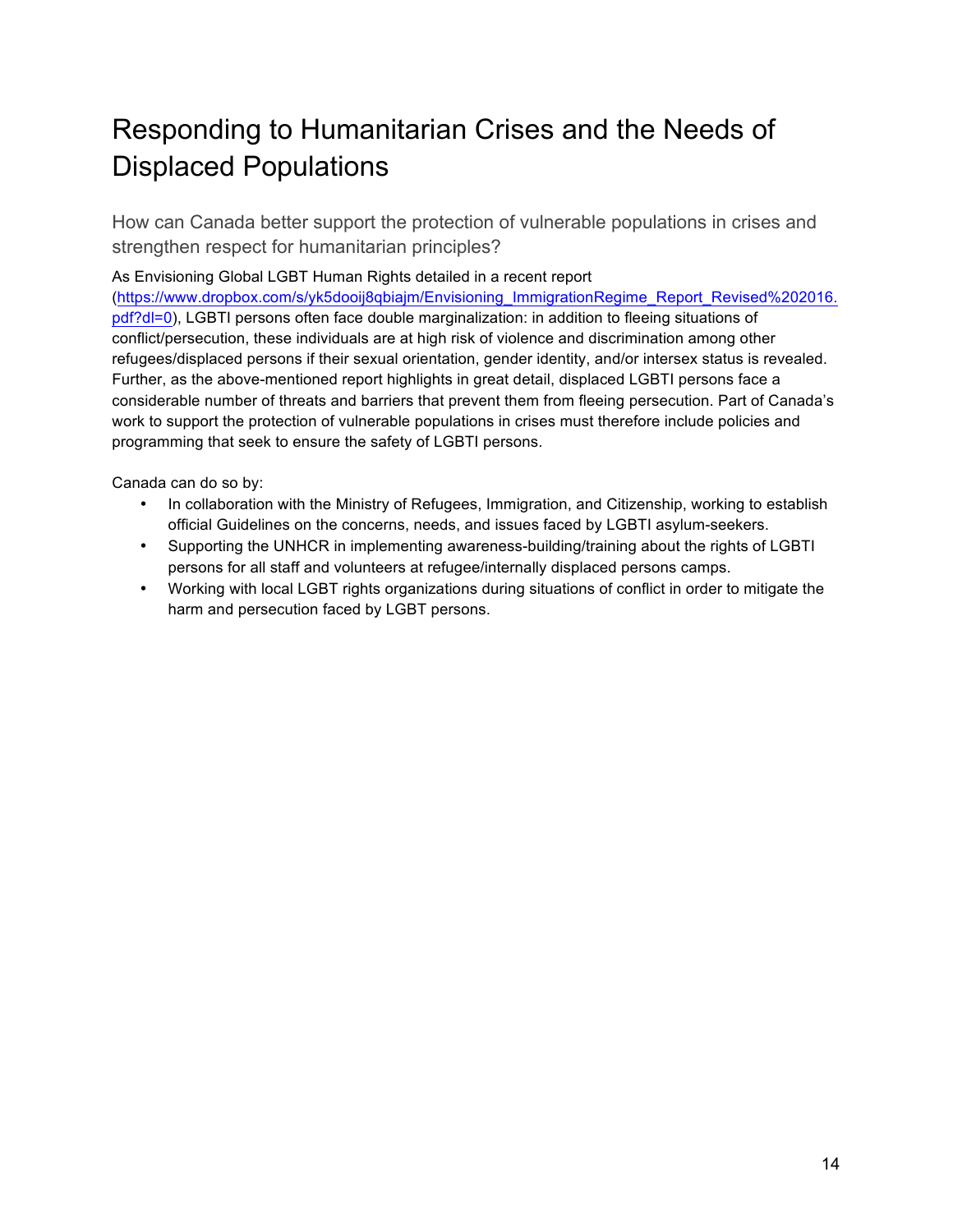## Delivering Results

What concrete steps could Canada take to make its international assistance delivery approaches and mechanisms more efficient, effective and innovative? How can we promote greater coherence between our development, trade and diplomacy efforts?

Making international development assistance more efficient, effective, and innovative necessitates making changes to the kinds of available funding. During the Dignity Initiative's National Roundtable on Advancing LGBTI Rights Globally, which took place in Ottawa from June 1-2, 2016, civil society experts from Canada and from the global South emphasized four different kinds of changes that are needed:

- 1. **Access to small, flexible seed funding:** For many emerging social movements (including LGBTI movements), accessing conventional large-scale grants is an impossibility since these organizations are unable to legally register/qualify for charitable status and since the annual operating budget for many such organizations may be considerably smaller than these large grants. Further, the most marginalized members of LGBTI communities (for example, trans women) may be shunned or misrepresented within a country's mainstream LGBTI organization, with the result that some of the most important advocacy work may be conducted by individual activists rather than through organizations. Hence, supporting some of the most marginalized groups in society requires creating funding opportunities that are smaller in scale and more flexible in eligibility criteria and reporting requirements. Canada has learned of the potential impact of such small-scale funding through the Canada Fund for Local Initiatives, which has supported work ranging from trans research/programming in Zimbabwe to research, advocacy work, and national awareness-raising campaigns on LGBTI rights in Vietnam. $4$  Canada's development assistance should better acknowledge these dynamics by introducing small-scale, flexible funding mechanisms.
- 2. **Core funding for organizations:** All too often, the drive for results-based, transparent funding has unintentionally undermined one of the most effective means to foster change in support of human rights: providing core funding for local organizations. The organizations engaged in much of the most critical, transformative front-line work often struggle to keep the lights on as a result of having to cobble together funding from project-to-project to support change. By focusing primarily on project-based funding, Canadian development assistance can hinder organizations' ability to be fully responsive to emerging opportunities, dynamics, and needs within their national or regional contexts, effectively diminishing organizations' abilities to contribute to long-term changes that extend beyond a three to five year funding model. Evidence suggests that investing in core funding for organizations can result in much more effective outcomes than investing in projects.<sup>5</sup>
- **3. Major grants to development organizations:** Investing in the capacity of Canadian organizations to develop large-scale projects in collaboration with local partners has been a cornerstone of Canada's development assistance, and can yield important results. These kinds of

 $4$  For more information about the scale and impact of some of this work, please see the Dignity Initiative's report "Solidarity for Dignity" and Rob Salerno's article documenting LGBTI-focused CFLI grants in Xtra.<br>5 See, for example, Mahmood, Shakeel, et al. "Strategies for capacity building for health research in Bangladesh:

Role of core funding and a common monitoring and evaluation framework." *Health Research Policy and Systems* 9.1 (2011): 1.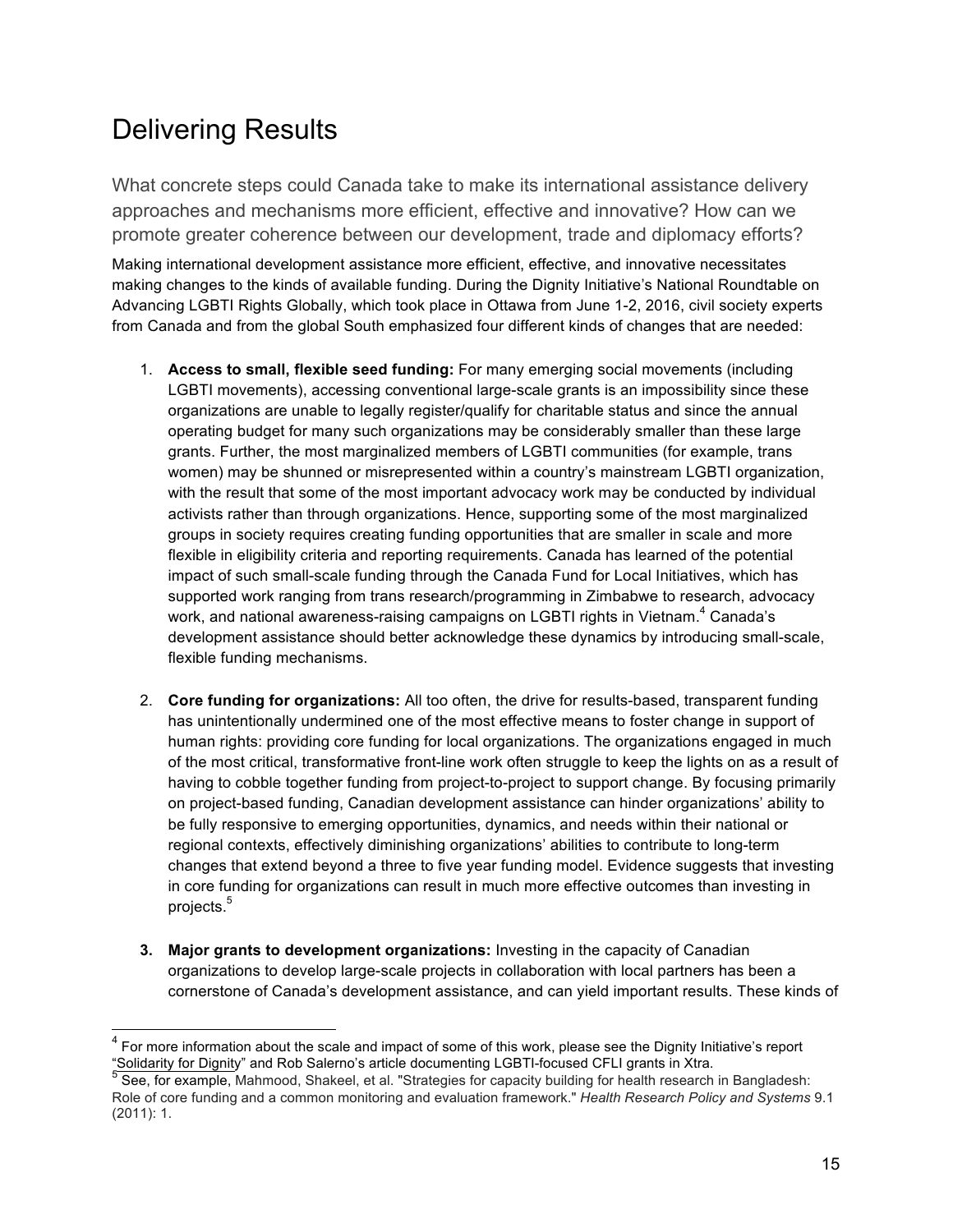funding mechanisms should be continued. Further, it will be advisable to ensure that these funding mechanisms include programming focused on protecting sexual rights and the rights of LGBTI people. At present, organizations like ARC International, the Canadian HIV/AIDS Legal Network, Egale Canada Human Rights Trust, Equitas- International Centre for Human Rights Education, and Oxfam Canada have all developed substantive programming on LGBTI rights around the world with the assistance of foreign government agencies (e.g. the European Union, the Netherlands) or other funders (e.g., private foundations). It is vital that Canada take greater measures to invest in the strength of its own civil society in engaging in this international work.

**4. Funding a learning agenda/convening spaces:** In the Dignity Initiative's report *Solidarity for Dignity*, which examined civil society's role in advancing LGBTI rights internationally, LGBTI activists from the global South believed that one of the most important roles for Canadian civil society to play related to creating spaces for convening and sharing best practices. Investing in spaces for learning and sharing is critical to fostering innovative and effective results, since otherwise the lessons and insights generated through Canadian development assistance are missed. Investing in learning/sharing opportunities may be particularly important for areas like the rights of LGBTI persons, since the opportunities and challenges with engaging in LGBTI advocacy are rapidly evolving. Canadian civil society has demonstrated a strong interest and expertise in creating such spaces as the WorldPride Human Rights Conference in 2014, the ILGA-North America Summit, and the upcoming Human Rights Conference for Fierte Canada Pride in Montreal in 2017.

Which organizations, communities, coalitions or partnerships should Canada work with? How best can we work with them to deliver our international assistance objectives?

As we have highlighted throughout this report, we believe that it is vital for Canada to engage with organizations, communities, coalitions, or partnerships specialized in advancing sexual rights and LGBTI rights. Engaging in this work effectively requires building and sustaining relationships with a diversity of local LGBTI populations, activists and organizations, and ensuring that the perspectives of local LGBTI movements are centered in Canadian development programming. This work should be complemented by engagement with international LGBTI organizations like ILGA and OUTRight International, with sexual rights coalitions and organizations like the Sexual Rights Initiative and with multilateral organizations such as the Equal Rights Coalition (of which Canada recently became a founding member at the Montevideo conference in 2017), the Organization of American States, and the UN Human Rights Council.

Engaging in this work effectively also necessitates engaging with individual Canadian organizations such as ARC International, Egale Canada, Equitas, the Canadian HIV/AIDS Legal Network, Oxfam Canada, MATCH International, Action Canada for Sexual Health and Rights and the McLeod Group, with Canadian civil society coalitions such as the Dignity Initiative, and with diaspora community organizations in Canada that take up LGBTI rights and related sexual rights concerns, such as Alliance for South Asian AIDS Prevention, Arc-en-ciel d'Afrique, FrancoQueer and KyivPride Canada, to name just a few examples.